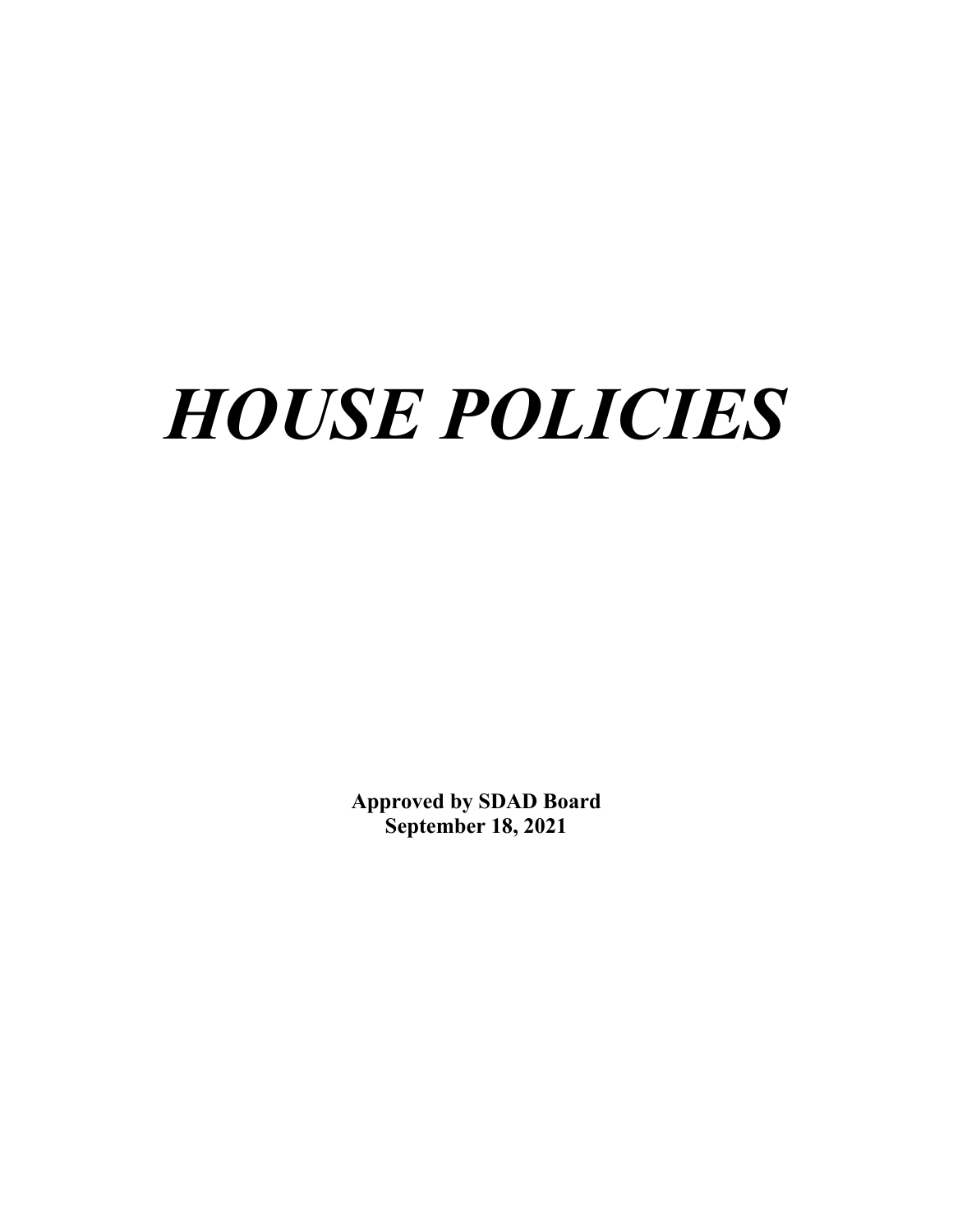# **SOUTH DAKOTA ASSOCIATION OF THE DEAF HOUSE POLICIES**

#### **COMPENSATION**

**SECTION 1:** No compensation in the form of salary shall be paid to any officers of SDAD

#### **AMENDMENTS**

**SECTION 1**: Any amendments to the House Policies of SDAD can be submitted to the Board for any changes to be made.

#### **MEMBERSHIP DUES**

**SECTION 1: Regular Bi-Annual Membership Fees (January 1st – December 31<sup>st</sup>):** 

|  | South Dakota Residents              | \$1.00 |
|--|-------------------------------------|--------|
|  | <b>South Dakota Senior Citizens</b> | \$1.00 |

**There shall be no pro-rate fees.** 

### **SECTION 2: Past Due for Regular and Senior Citizens Biennial Membership Fees (After March 5th)**

If the active member passes the grace period (after March 5th), he/she shall pay an additional \$5.00 for the past due.

# **SECTION 3: Admission fee for Non-Members**

Whenever any non-members wish to participate in any SDAD's activities at SDSD Gym on Saturday nights or any times, they shall pay \$4.00 admission fee.

#### **AWARDS AND IN MEMORIAM**

**SECTION 1:** Awards shall be given to those SDAD members in good standing on a five-year continuous basis, beginning in the fifth  $(5<sup>th</sup>)$  year of membership. Awards given shall be in the form of pins. For those who are in good standing for 25 years and 50 years will receive medallions. For those who